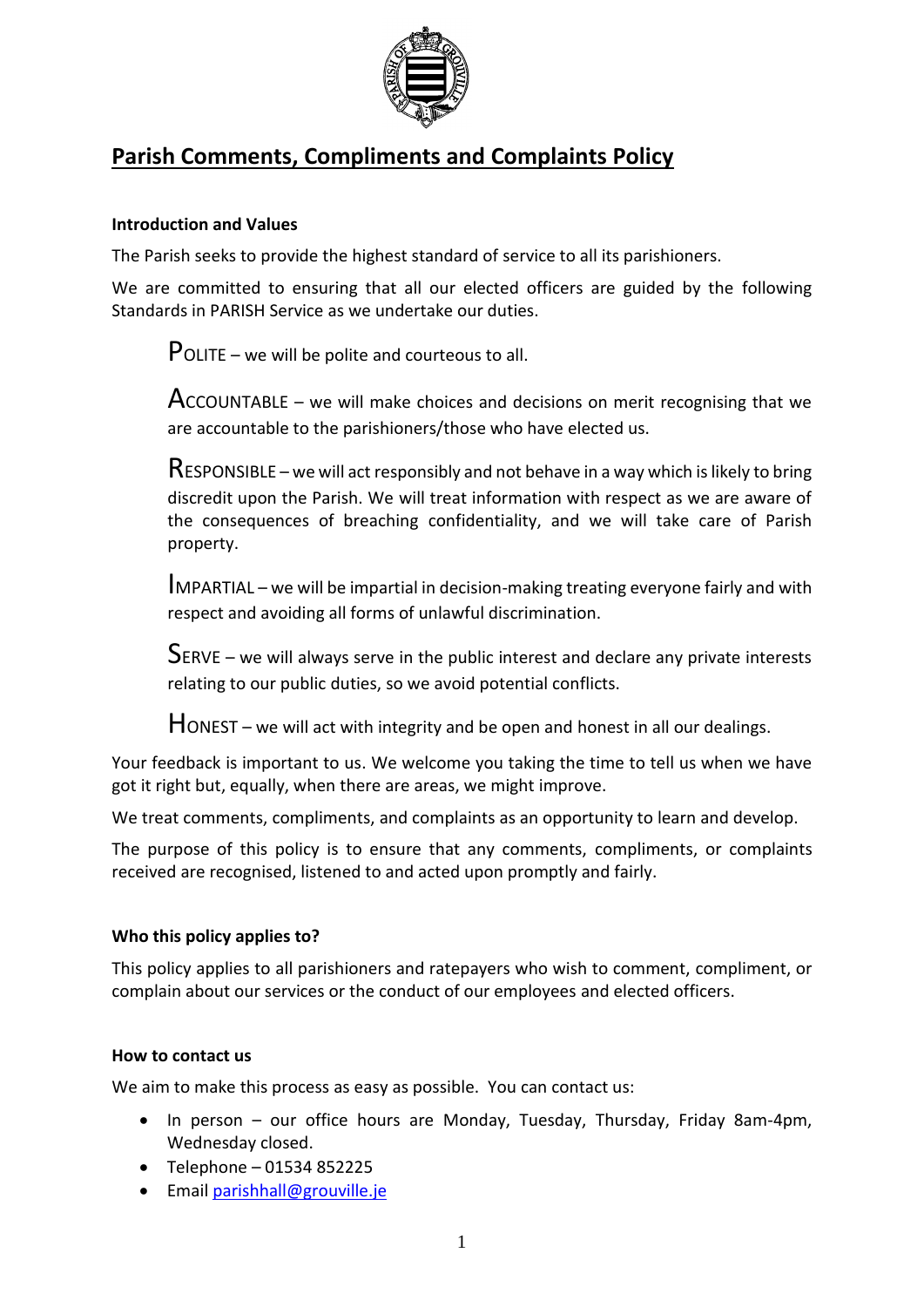

• In writing to the Connétable at the Parish Hall.

All comments, compliments and complaints will be recorded and kept securely in line with the parish data retention schedule.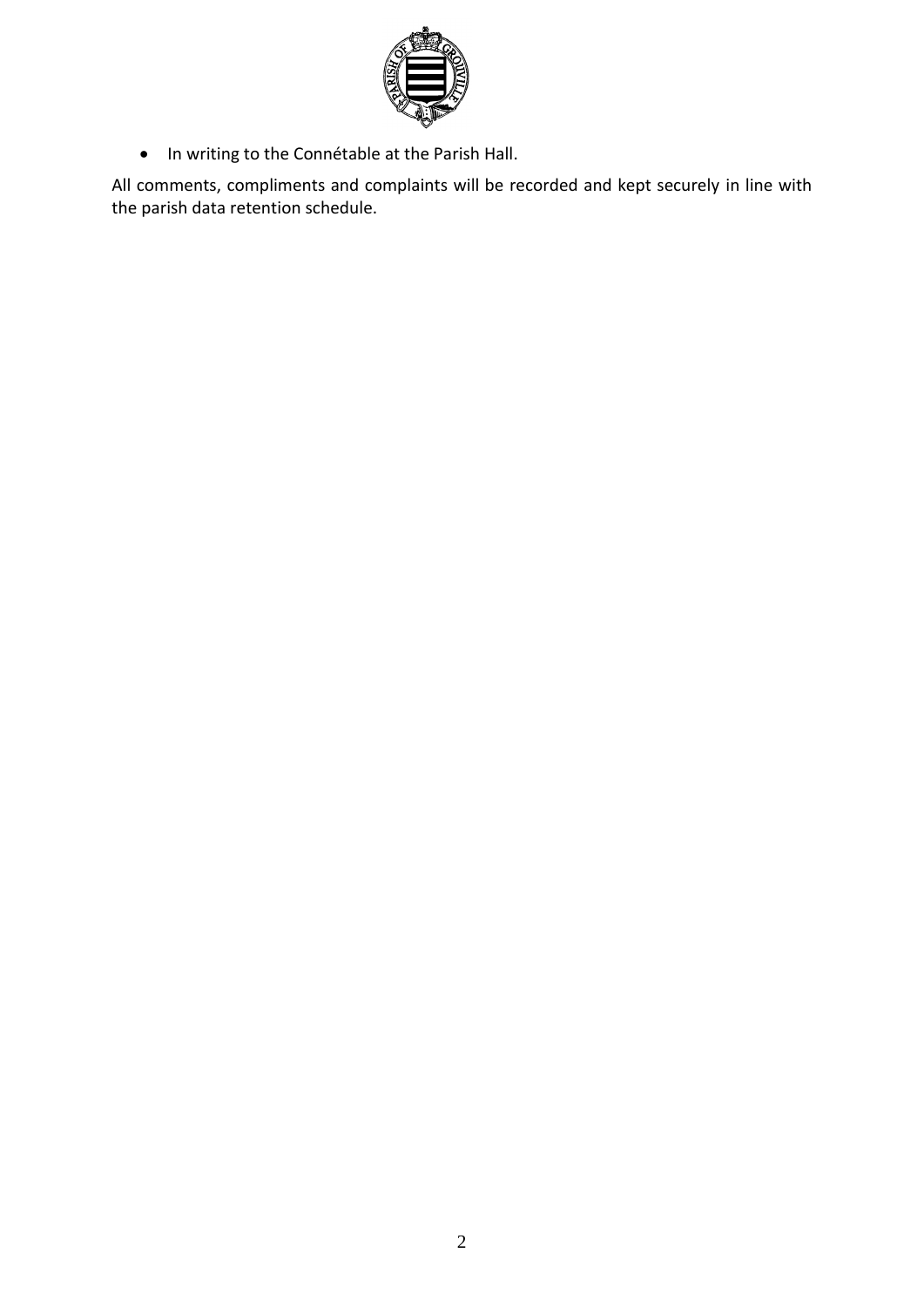

# **Comments and Compliments**

Comments and compliments are valuable and enable us to:

- consider issues of importance which can lead to change;
- understand what we are doing well and the positive impact our services have.

# **Complaints**

Whilst we aim for the highest standards, we appreciate that there may be times when you have not been satisfied with your experience and we want to hear from you.

Where possible, a complaint should be submitted as quickly as possible after the event and normally within one month of the event taking place (unless there are exceptional circumstances).

A complaint about an operational issue will be dealt with informally; this means our Parish staff will seek to resolve the issue quickly. For example, if your bin has not been emptied, or you report a streetlight not working etc., we expect that our staff will be able to resolve the issue for you. At that time we will ask for your confirmation the issue has been resolved to your satisfaction.

If the matter cannot be resolved informally, we will ask you to put your complaint in writing to the Connétable so that the issue may be addressed formally.

#### Handling a complaint:

All complaints will be handled sensitively and fairly. Every attempt will be made to ensure that confidentiality is maintained but if, in certain circumstances, this is not possible we will explain the reason to you.

## Stage 1 - Informal Procedure

The informal procedure means our Parish staff will seek to resolve the issue quickly and appropriately. For example, if your bin has not been emptied, or you report a streetlight not working etc.

- Contact the Parish Hall and provide details of the issue and your contact details.
- At the time we will ask for your confirmation the issue has been resolved to your satisfaction.

We will do our best to ensure that any issues raised informally are resolved quickly. Where this is not achieved the formal complaints' procedure (below) should be followed to reach a satisfactory outcome.

#### Stage 2 - Formal Procedure

If your complaint relates to the following please notify the Connétable in writing of the complaint so that they may address the issue -

- an operational matter that cannot be resolved informally
- any other service issue or
- the conduct of our employees and elected officers.

We will require  $-$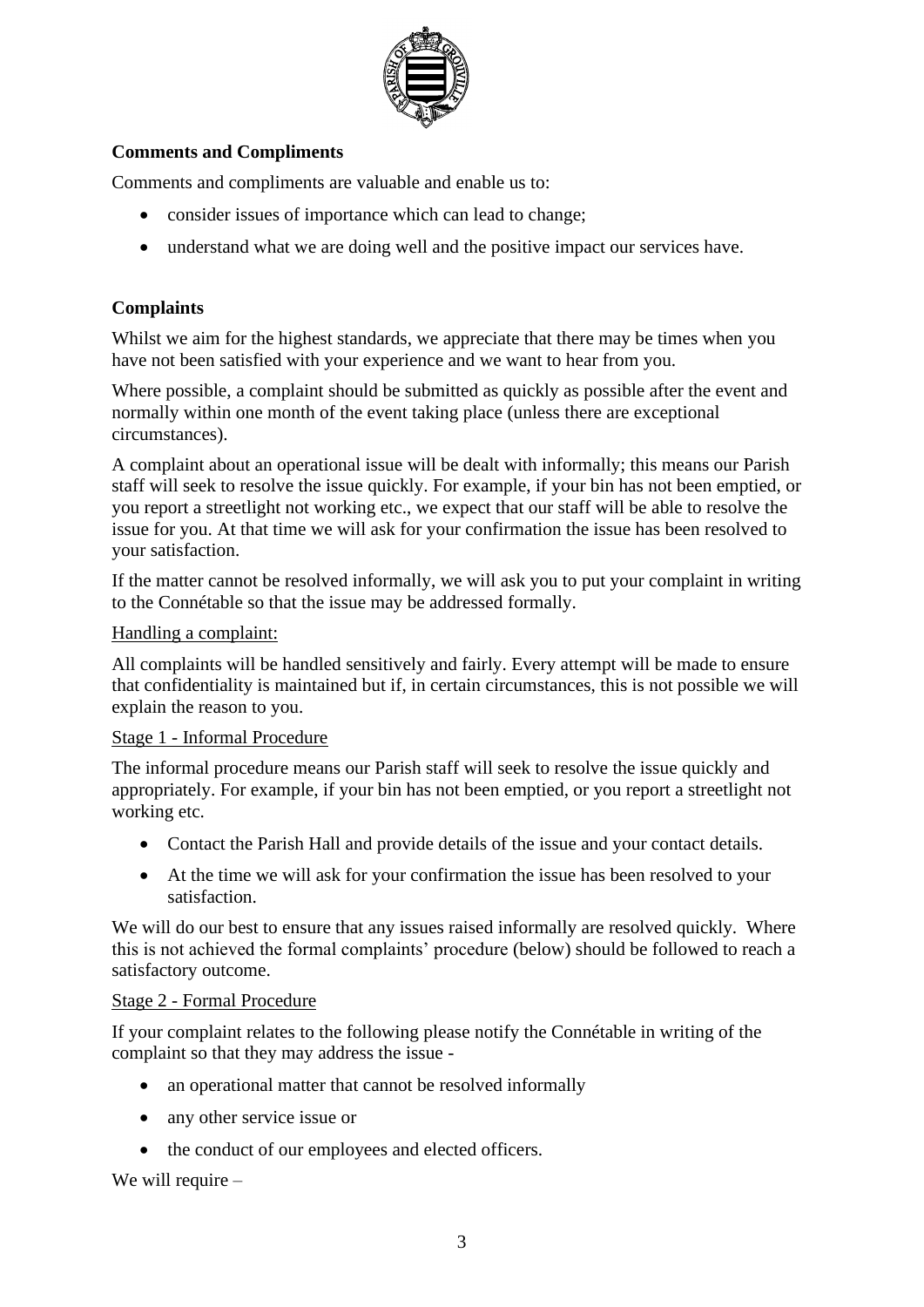

- details of the issue about which you are complaining and
- your name and contact details.

You will receive an acknowledgement of your complaint within 5 working days of receipt. We will endeavour to provide a full response within 20 working days. Where this is not possible and the matter remains under investigation, we will contact you with a progress report and an expected timescale of response.

A complaint relating to conduct will be dealt with as follows -

- a) All elected officers of the municipality complaints about the conduct of an elected officer will be addressed by the Connétable.
- b) Parish Registrar/Deputy Registrars complaints are investigated and managed in accordance with the procedure set out by the Superintendent Registrar.
- c) Honorary Police complaints are dealt with in accordance with the Police (Complaints and Discipline) (Jersey) Law 1999 and the Police (Honorary Police Complaints and Discipline Procedure) (Jersey) Regulations 2000.
- d) Staff complaints about the conduct of a member of staff will be addressed by the Connétable.

#### Stage 3 – Further steps

If you are not satisfied with the response from the Connétable, or your complaint relates to the Connétable, you may consider the following, depending on the issue.

- Connétable
	- o a complaint in the context of the Connétable's Parish role depending on the circumstances – may be a matter in respect of which the Royal Court can exercise its jurisdiction.
	- o a complaint that there has been a breach of 'a code' by an 'elected member' of the States Assembly is investigated by the Commissioner under the Commissioner for Standards (Jersey) Law 2017.

Commissioner for Standards [\(https://statesassembly.gov.je](https://statesassembly.gov.je/) for more information); E-mail: [commissionerforstandards@gov.je;](mailto:commissionerforstandards@gov.je) Address: c/o States Greffe, Morier House, Halkett Place, St. Helier, Jersey, JE1 1DD

• All elected officers of the municipality - the Royal Court retains jurisdiction over all those elected or appointed to honorary parochial office and to whom it has administered the oath of office; for further advice on this option contact the Law Officers' Department.

> Law Officers Department: Tel: 01534 441200; Address: Morier House, St Helier, Jersey JE1 1DD.

| The Parish is a 'controller' under the Data Protection (Jersey) Law 2018 and we process and hold your information in relation to a compliment, |                                                                        |                                              |  |
|------------------------------------------------------------------------------------------------------------------------------------------------|------------------------------------------------------------------------|----------------------------------------------|--|
| comment or complaint you make about our services or the conduct of our employees and elected officers. Below, we explain what we collect;      |                                                                        |                                              |  |
| how we will use your information and what your rights are.                                                                                     |                                                                        |                                              |  |
| We have                                                                                                                                        | Where you give us your personal data so that we may respond to a       | You can ask us: to stop processing your      |  |
| collected your                                                                                                                                 | compliment, comment or complaint we may share this with the relevant   | information; to correct or amend your        |  |
| personal details                                                                                                                               | person(s) to satisfactorily address the issue.                         | information; for a copy of the information   |  |
| (name and                                                                                                                                      | We will retain your data in accordance with our retention policy;      | we hold about you. You can also: request     |  |
| contact details) in                                                                                                                            | correspondence is usually retained for no more than 10 years depending | that the processing of your personal data is |  |
| relation to a                                                                                                                                  | on the subject matter.                                                 | restricted (in certain circumstances); and   |  |
| compliment,                                                                                                                                    |                                                                        | withdraw your consent to the processing of   |  |
| comment or                                                                                                                                     |                                                                        | your information.                            |  |